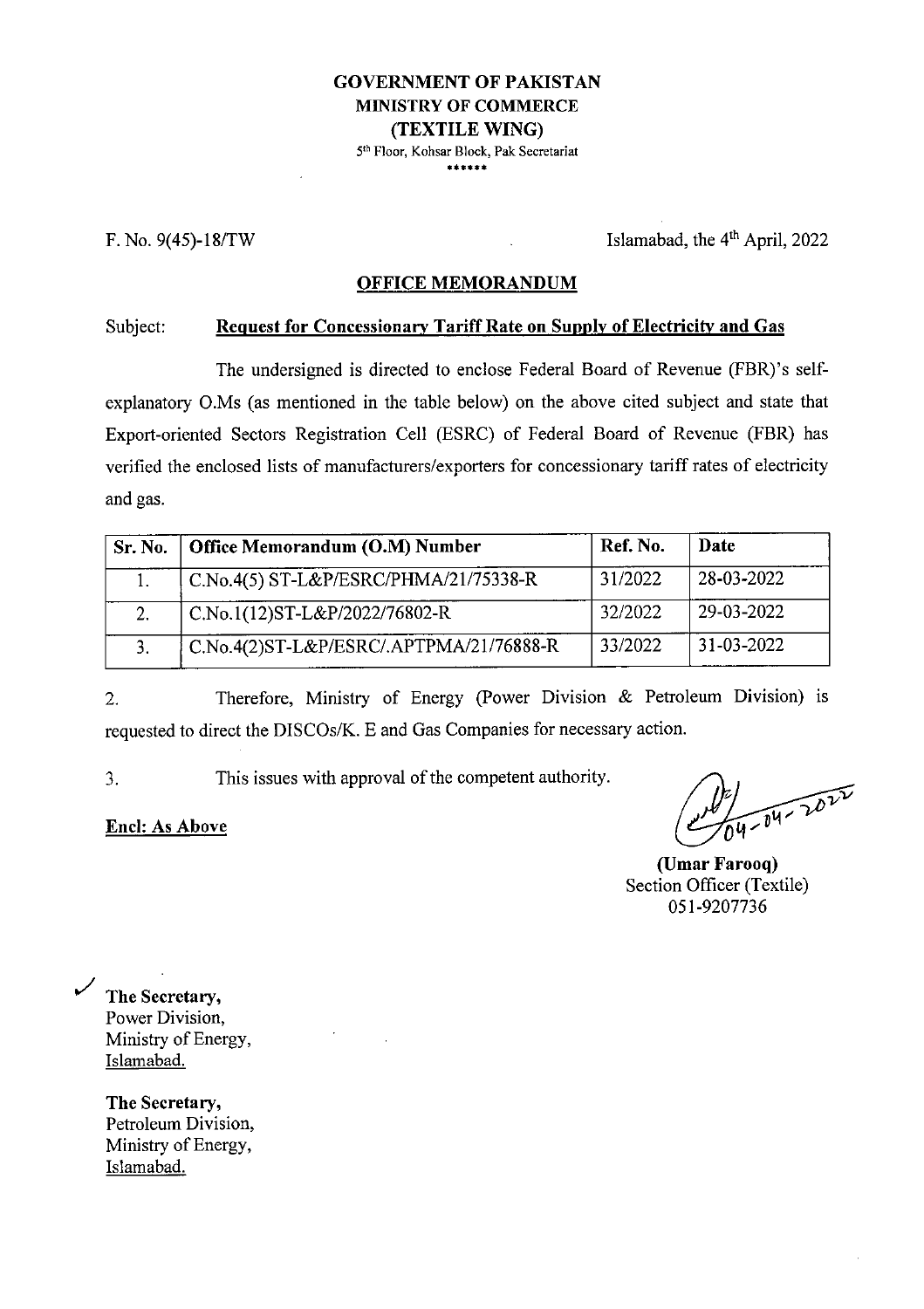#### Government of Pakistan Revenue Division **Federal Board of Revenue** Inland Revenue **\*\*\*\*\***

C. No.4(5) ST-L&P/ESRC/PHMA/21/7533 $\beta\beta\beta\beta\beta\beta\gamma\$  Islamabad, the 28<sup>th</sup> March, 2022

■5

**v-**

**u O** *•* **<sup>l</sup>**  $\frac{1}{2}$ 

**o**4\*

 $\begin{matrix} \zeta & \zeta \\ \zeta & \zeta \\ \zeta & \zeta \end{matrix}$ 

### Office Memorandum Ref: 31/2022

#### Subject: Request for Concessionary Tariff Rate on Supply of Electricity and Gas

I am directed to refer to Ministry of Commerce O.M letter No 9(1) TID/12-RDA dated I 31.08.2021 conveying decision of ECC of the Cabinet incase No.ECC-308/27/2021 dated I 16.08.2021 for continuation of concessionary utility tariffto five export-oriented sectors for the FY 2021 -22 and requested FBR for implementation by continuing registration of new entrants.

Pakistan Hosiery Manufacturers & Exporters Association **(PHMA)** has forwarded the case of the following taxpayer duly recommended for grant of concessionary tariff rate on supply of Gas and Electricity. The particulars of taxpayer are verified with the data available with FBR and as recommended by the **PHMA,** the case is forwarded for allowing' concessionary rate-tariff through respective DISCO/ Gas Company: 2.

|                                  | Business Name & NTN               | Ref # for which concessionary tariff rate is required<br>Electricity |              | Gas               |              |
|----------------------------------|-----------------------------------|----------------------------------------------------------------------|--------------|-------------------|--------------|
| $\left\lfloor 5.4 \right\rfloor$ |                                   | ಸಾಕಾರದ ಸಾ<br>Consumer/A/C#                                           | <b>DISCO</b> | Consumer/<br>A/C# | Company      |
| ৡ                                | M/s Chaudhry Fashion<br>2606427-8 | 27132246428605<br>24132245400705<br>24132275206903                   | <b>FESCO</b> | -57985900000      | <b>SNGPL</b> |

**/ o** *o <i>d d d d d d d d d d d d* (Khalid Mehmood)

Second Secretary (ST L&P)

*f*

\*■

**c~**

- *is* (i) DG (Textile) Ministry of Commerce, Islamabad.<br> **di** (ii) Chief (Sales Tax-Operations) FBR (HQ), Islamal Chief (Sales Tax-Operations) FBR (HQ), Islamabad (i)
	- (iii) ChiefCommissioner-IR, RTO Faisalabad
	- Pakistan Hosiery Manufacturers & Exporters Association **(PHMA).** The request of taxpayer for reduce rate tariff against electricity connection No. 24132245400800 is not considered due to very nominal consumption. (iv)
	- Master File. (v)

Frotis

The Secretary

Islamabad

**Ministry of Commerce** Government of Pakistan

 $0312022$ **A-04-2022 /**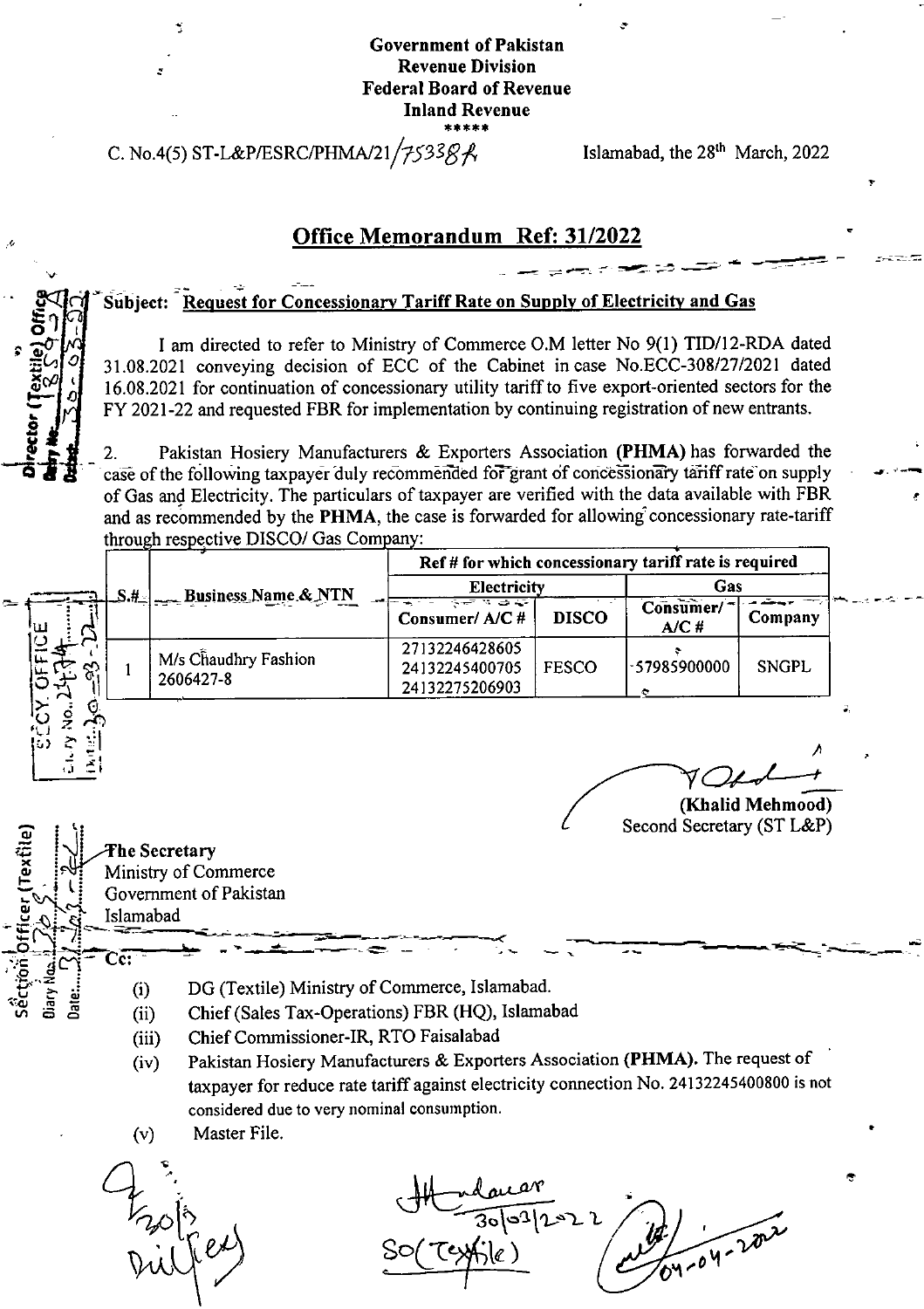#### **Government of Pakistan Revenue Division Federal Board of Revenue Inland Revenue \*\*\*\*\***

F. No.1(12) ST-L&P/2022/ $\frac{2}{6}$   $\frac{1}{2}$   $\frac{1}{2}$  Islamabad, the 29<sup>th</sup> March, 2022

5-

*i*

**a**

#### **Office Memorandum Ref: 32/2022**

#### **Subject:** Request for Concessionary Tariff Rate on Supply of Electricity and Gas

I am directed to refer to Ministry of Commerce O.M letter No 9(1) TID/12-RDA dated 31.08.2021 conveying decision of ECC of the Cabinet incase No.ECC-308/27/2021 dated 16.08.2021 for continuation of concessionary utility tariff to five export-oriented sectors for the FY 2021-22 and requested FBR for implementation by continuing registration of new entrants.

All Pakistan Textile Processing Mills Association **(APTPMA)** has forwarded the case of the following taxpayer duly recommended for grant of concessionary tariff rate on supply of Electricity. The particulars of taxpayer were verified with the data available with FBR and as recommended by the **APTPMA,** the case is forwarded for allowing concessionary rate-tariff through respective DDISCO: 2. **y**<br>**y** Nome<br>ndm/2/ Director<br>**Claim** New<br>Claimban

| Section Officer (Textile) | liary No:2.2.2. | $\text{ate}$ . $\mathbb{C}^d$ . $\mathbb{C}^d$ |
|---------------------------|-----------------|------------------------------------------------|

*f*

**;**

<9 **£** C\*

*O*

\_\_**^**

| $S+$ | <b>Business Name &amp;NTN</b>            | Ref # for which concessionary tariff rate is required |              |                      |         |  |
|------|------------------------------------------|-------------------------------------------------------|--------------|----------------------|---------|--|
|      |                                          | Electricity                                           |              | Gas                  |         |  |
|      |                                          | Consumer/<br>A/CH                                     | <b>DISCO</b> | Consumer/<br>$A/C$ # | Company |  |
|      | M/s Sheraz Textile Industry<br>8000477-8 | 0400001985270   K. Electric                           |              |                      |         |  |

**E** a book holds in the contract of the contract of the contract of the **Khalid** Mehmood Second Secretary (ST L&P)

**The Secretary** Ministry of Commerce Government of Pakistan Islamabad

**Cc**

- DG (Textile) Ministry of Commerce, Islamabad.  $(i)$
- Chief (ST-Ops) FBR, Islamabad  $\langle$ ii)
- (iii) ChiefCommissioner-IR, CTO Karachi
- (iv) All Pakistan Textile Processing Mills Association, (APTPMA)
- (v) Master File.